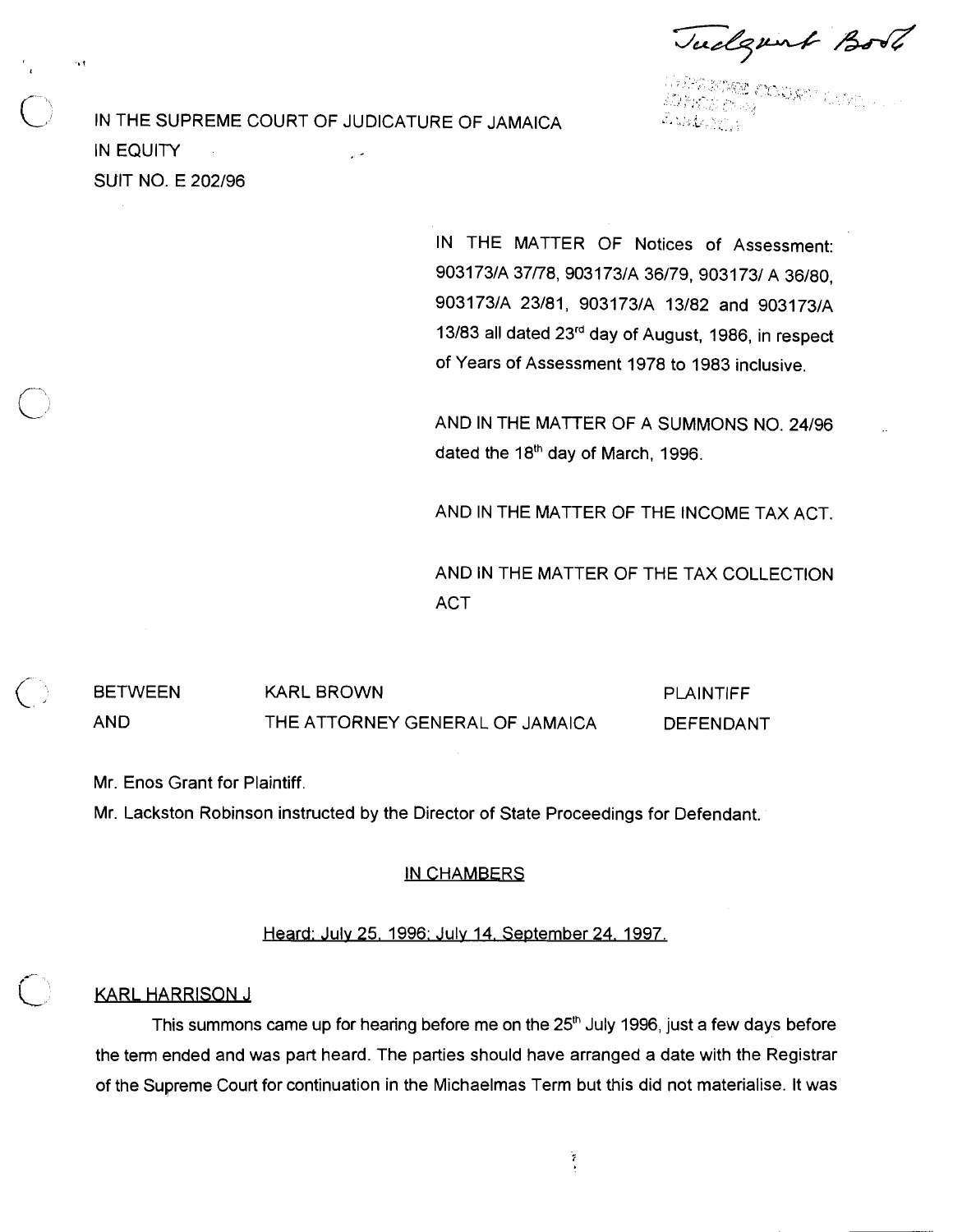not set down until the 14<sup>th</sup> day of July, 1997, almost one year after the adjournment . I heard submissions from both Counsel and thereafter reserved judgment. I now seek to deliver judgment.

# Nature of Application

 $\bigcirc$ 

The matter before me touches and concerns assessments of income tax which were made by the Commissioner of lncome Tax acting under powers of the lncome Tax Act. By this summons the plaintiff seeks the determination of the Court on the following questions and the granting of certain reliefs, namely:

- 1. (a ) whether the abovementioned assessments are null and void and of no effect? (b) whether the abovementioned summons is ultra vires the lncome Tax Act and/or the Tax Collection Act?
- 2. Consequential Orders that:
	- (a) the said assessment be discharged;
	- (b) the said summons be withdrawn.

### The Plaintiff's case

The affidavit evidence reveal that the plaintiff is a businessman who seemed to have been engaged in several business ventures in the Parish of St. Ann. He deposed that the Commissioner of lncome Tax, without any prior notification to him and/or without affording him an opportunity to make representations to her, assessed him for income tax for the years 1978 to 1983 inclusive. He further deposed that the said Notices of Assessments were in global amounts without any particulars as to how they were made up or what were the sources of income on which they were based.

Mr. Grant submitted that this Court was bound by the decision in Collector of Taxes (Montego Bay) v Winston Lincoln RMMA 2/86 delivered on the 5<sup>th</sup> February, 1988. Lincoln's case he lander deposed that the sala Rottece of Assessment were the sources of income on which they were based.<br>
Mr. Grant submitted that this Court was bound by the decision in Collector of Taxes<br>
(Montego Bay) v Winston Linco assessments were made must be particularised. He further submitted that this assessment would be null and void as the plaintiff was not a person duly rated and assessed. The plaintiff in his view would owe no income tax and the summons before the learned Resident Magistrate where the

 $\frac{1}{2}$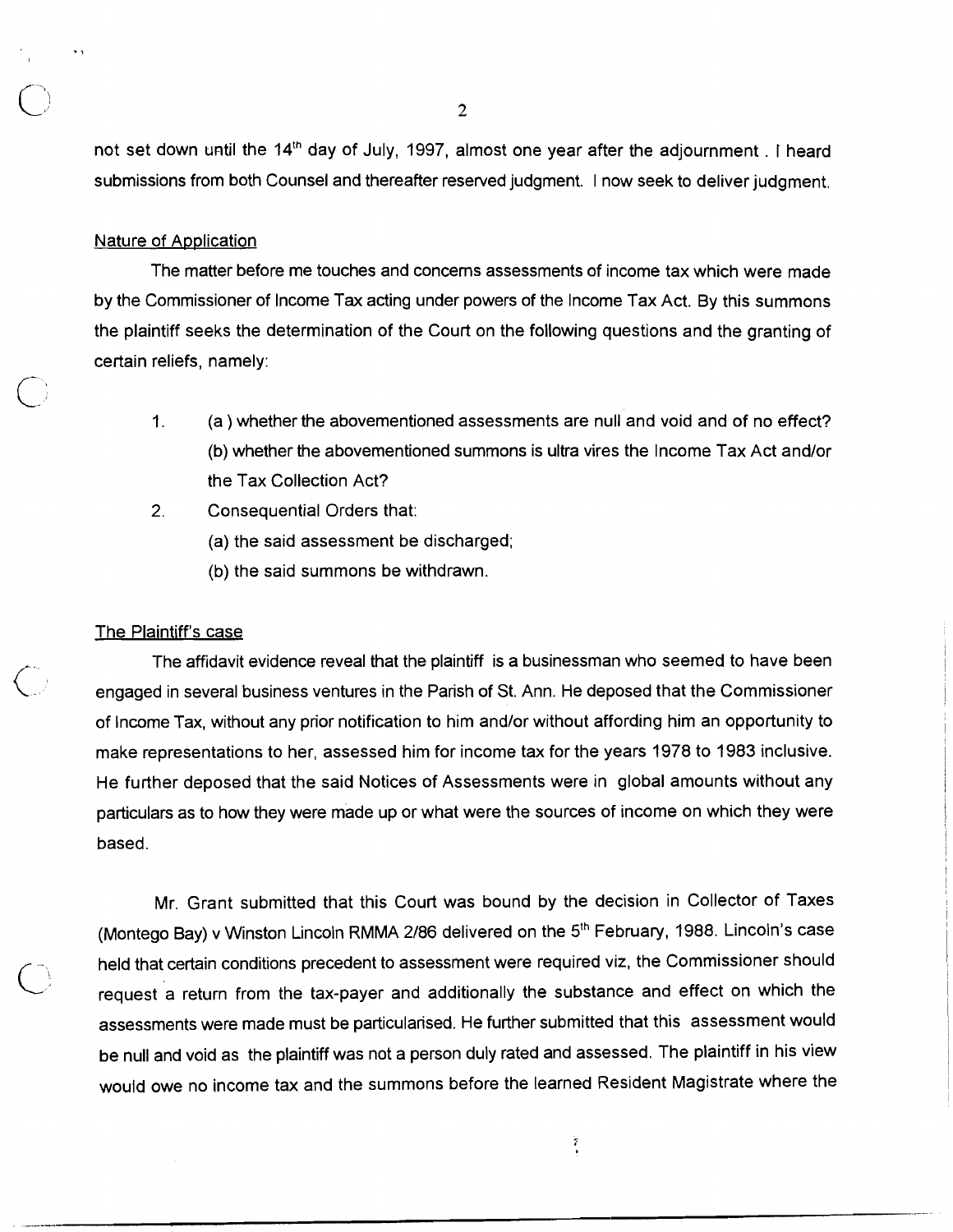Commissioner was-seeking to collect the outstanding taxes would have to be dismissed. As a consequence he asked the Court to find the following facts :

1. That no Notice was served under section 70 of the lncome Tax Act;

2. That the assessments do not give the particulars as required by section 75(3) of the lncome Tax Act.

# The lncome Tax Act

Section 70 reads inter alia:

"70 (1) Every person, whether he is or is not liable to pay income tax, upon whom the Commissioner may cause a notice to be served requiring him to make and deliver a return of his income or the income of any person shall, within fifteen days after the date of the service of such notice, make and deliver to the Commissioner a return as aforesaid..."

Section 75(3) reads:

" 75 (3) As assessment or the duty charged thereon shall not be impeached or affected -

(a) by reason of a mistake therein as to -

i) the name or surname of a person liable; or

li) the description of any income; or

lii) the amount of the tax charged; or

(b) by reason of any variance between the notice and the assessment;

Provided that in cases of assessment the notice thereof shall be duly served on the person intended to be charged and such notice shall contain, in substance and effect, the particulars on which the assessment is made."

#### The Defendant's case

Mr. Robinson's arguments centred around sections 72, 75 (1) **(4)** (6) respectively of the lncome Tax Act. He submitted that the application by the plaintiff was quite misconceived as the

 $\frac{1}{2}$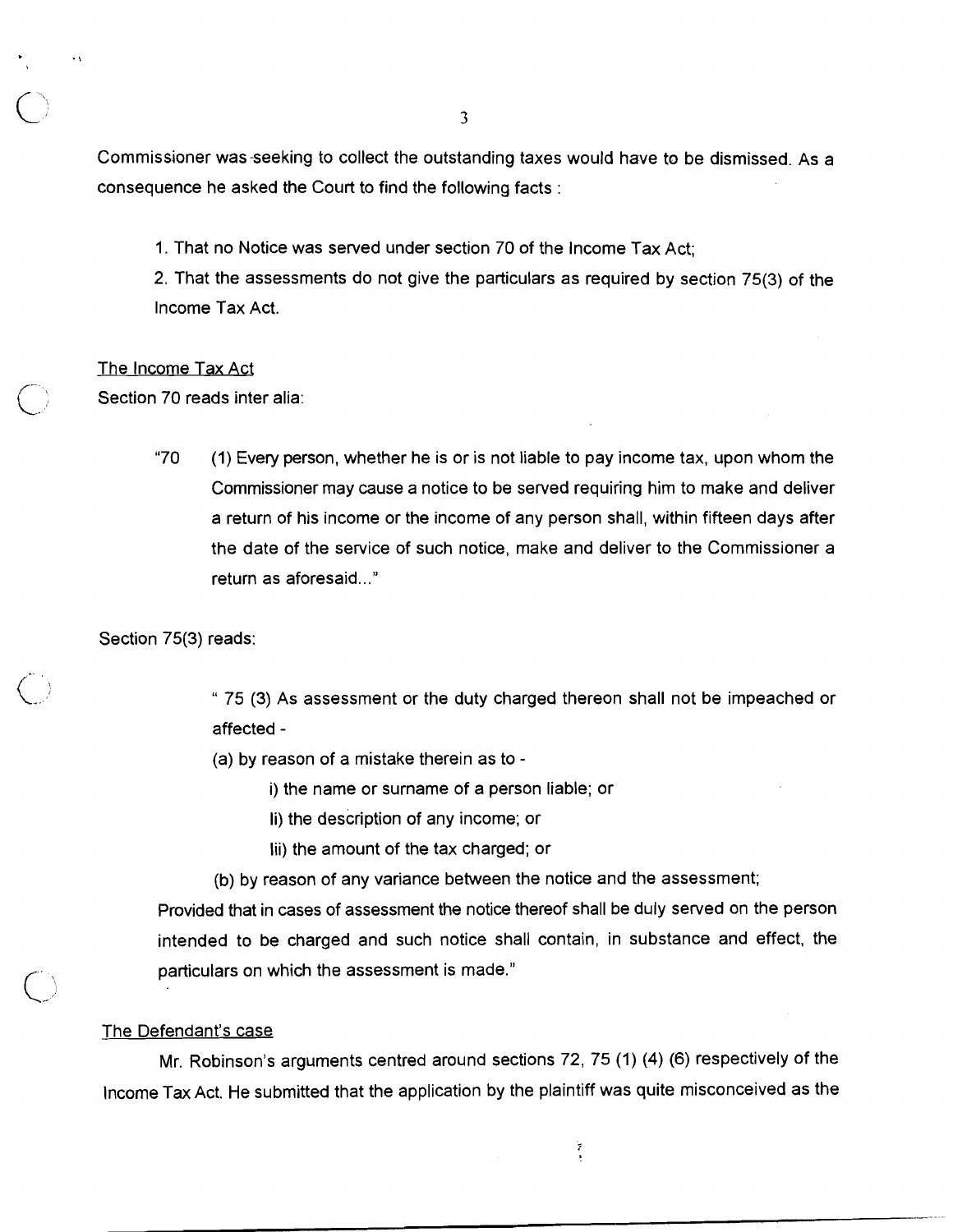plaintiff had pursued his rights under the regime laid down in the lncome Tax Act by making objections, meeting with the Commissioner of lncome Tax, receiving the Commissioner's decision and appealing the matter in the Revenue Court. He submitted therefore, that this Court had no jurisdiction really to hear the application.

## Evaluation of the evidence and findinas

A major issue for consideration is whether or not this Court has the jurisdiction to entertain the application. Mr. Grant had submitted that the assessment of income tax by the Commissioner<br>of Income Tax was null and void having regard to Lincoln's decision. He further submitted that this would mean that the applicant owed no tax. I must say however, that the matter before me is not one that is concerned with whether or not the applicant owes tax or he does not owe tax. I am also of the view that having regard to the affidavit evidence presented, it would be quite impossible for this Court to say that he does not owe tax. ( See Cecil Roy July v The Commissioner of lncome Tax SCCA 93/87 delivered on the 19<sup>th</sup> day of September, 1988.)

In July v The Commissioner of lncome Tax Rowe P., had said that the decision in Lincoln's case had far - reaching repercussions in the administration of the lncome Tax Act. I am quite aware that I am bound by the decisions of our Court of Appeal but it seems to me that the application before me is indeed, a novel one. The affidavit evidence reveal that the plaintiff had appealed the assessments in the Revenue Court. The learned Judge of the Revenue Court had dismissed a request by the plaintiff for Further and Better Particulars. He appealed to the Court of Appeal and The Judicial Committee of the Privy Council respectively, but these appeals were dismissed.

Time seemed to have slipped away after the Privy Council delivered its decision in 1989. There was delay on the part of the plaintiff in prosecuting the appeal so it was finally dismissed for want of prosecution in the Revenue Court. He has set out the reasons for this delay and the interest he had in the appeal at paragraphs  $9 - 12$  inclusive of his affidavit. He states as follows:

"9 That as over the years I heard nothing from the Commissioner and/or the Collector of Taxes about the said assessment, I assumed that the collection of the taxes was not being pursued by either of them.

 $\tilde{f}$ 

 $\overline{4}$